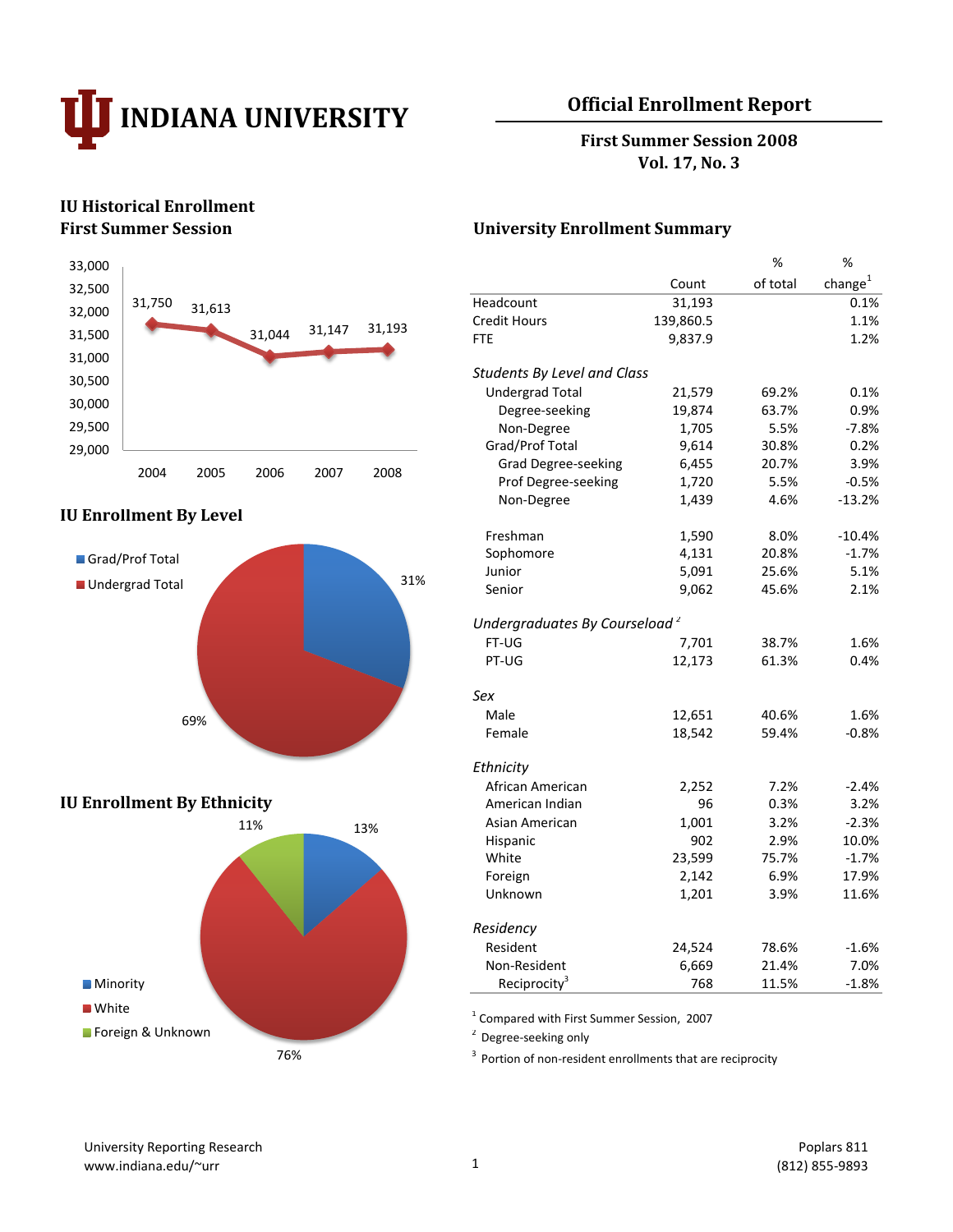# **Campus Enrollment Summary**

|              |        | Headcount |                     |          | <b>Credit Hours</b> |                     | FTE     |          |                     |  |
|--------------|--------|-----------|---------------------|----------|---------------------|---------------------|---------|----------|---------------------|--|
|              |        | %         | %                   |          | %                   | %                   |         | %        | %                   |  |
|              | Count  | of total  | change <sup>+</sup> | Count    | of total            | change <sup>+</sup> | Count   | of total | change <sup>1</sup> |  |
| Bloomington  | 8,710  | 27.9%     | 0.8%                | 41,049.5 | 29.4%               | 1.4%                | 2,837.6 | 28.8%    | 0.7%                |  |
| Indianapolis | 12,569 | 40.3%     | 2.0%                | 57,141.0 | 40.9%               | 4.1%                | 4,086.7 | 41.5%    | 4.4%                |  |
| East         | 697    | 2.2%      | 8.1%                | 3,694.0  | 2.6%                | 11.5%               | 248.5   | 2.5%     | 11.3%               |  |
| Fort Wayne*  | 1,934  | 6.2%      | $-0.2%$             | 7,796.0  | 5.6%                | $-0.4%$             | 549.0   | 5.6%     | 0.5%                |  |
| Kokomo       | 813    | 2.6%      | $-9.9%$             | 3,290.0  | 2.4%                | $-13.2%$            | 224.5   | 2.3%     | $-12.5%$            |  |
| Northwest    | 1,840  | 5.9%      | $-4.0\%$            | 8,249.0  | 5.9%                | $-2.3%$             | 575.1   | 5.8%     | $-2.1%$             |  |
| South Bend   | 2,441  | 7.8%      | 0.5%                | 9,587.0  | 6.9%                | $-2.2%$             | 672.4   | 6.8%     | $-2.0%$             |  |
| Southeast    | 2,189  | 7.0%      | $-6.7%$             | 9,054.0  | 6.5%                | $-7.0%$             | 644.1   | 6.5%     | $-6.3%$             |  |

1 Compared with First Summer Session, 2007

\* IU students only

# **Campus Historical First Summer Session Enrollment**





University Reporting Research www.indiana.edu/~urr 2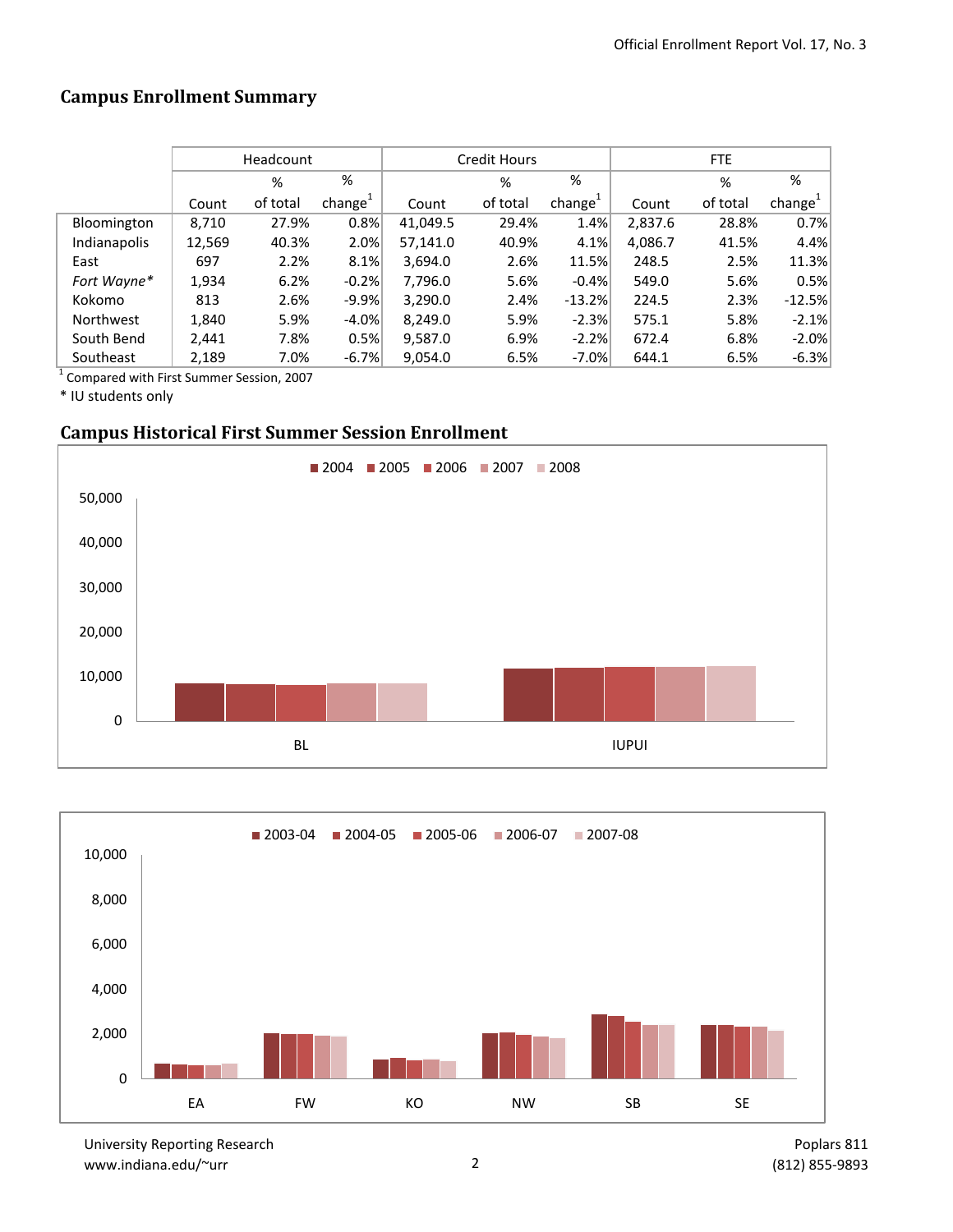|                  |       | Undergraduate |                     | Graduate/Professional |        |                     |  |  |
|------------------|-------|---------------|---------------------|-----------------------|--------|---------------------|--|--|
|                  |       | $%$ of        |                     |                       | % of   |                     |  |  |
|                  |       | campus        | %                   |                       | campus | %                   |  |  |
|                  | Count | total         | change <sup>1</sup> | Count                 | total  | change <sup>1</sup> |  |  |
| Bloomington      | 6,496 | 74.6%         | 4.9%                | 2,214                 | 25.4%  | $-9.8%$             |  |  |
| Indianapolis     | 7,321 | 58.2%         | 1.6%                | 5,248                 | 41.8%  | 2.6%                |  |  |
| East             | 656   | 94.1%         | 9.3%                | 41                    | 5.9%   | $-8.9%$             |  |  |
| Fort Wayne*      | 1,482 | 76.6%         | $-6.3%$             | 452                   | 23.4%  | 26.6%               |  |  |
| Kokomo           | 722   | 88.8%         | $-12.6%$            | 91                    | 11.2%  | 19.7%               |  |  |
| <b>Northwest</b> | 1,449 | 78.8%         | $-4.0%$             | 391                   | 21.3%  | $-3.7%$             |  |  |
| South Bend       | 1,848 | 75.7%         | $-0.6%$             | 593                   | 24.3%  | 4.4%                |  |  |
| Southeast        | 1,605 | 73.3%         | $-9.4%$             | 584                   | 26.7%  | 1.4%                |  |  |

*Level of Enrollment (including non-degree)*

**Percent of Total that is Undergraduate**



# *Undergraduates by Class* **†**

|              | Freshman |        |                     |       | Sophomore |                     | Junior |        |                     | Senior |        |                     |
|--------------|----------|--------|---------------------|-------|-----------|---------------------|--------|--------|---------------------|--------|--------|---------------------|
|              |          | % of   |                     |       | % of      |                     |        | % of   |                     | % of   |        |                     |
|              |          | campus | %                   |       | campus    | %                   |        | campus | %                   |        | campus | %                   |
|              | Count    | total  | change <sup>+</sup> | Count | total     | change <sup>+</sup> | Count  | total  | change <sup>+</sup> | Count  | total  | change <sup>+</sup> |
| Bloomington  | 83       | 1.3%   | $-15.3%$            | 840   | 13.6%     | 7.6%                | 2,074  | 33.6%  | 9.9%                | 3,182  | 51.5%  | 4.0%                |
| Indianapolis | 462      | 7.1%   | $-9.9%$             | 1,490 | 22.8%     | 7.0%                | 1,450  | 22.2%  | 0.1%                | 3,130  | 47.9%  | 3.9%                |
| East         | 100      | 15.9%  | 20.5%               | 119   | 18.9%     | $-13.1%$            | 159    | 25.3%  | 16.9%               | 250    | 39.8%  | 21.4%               |
| Fort Wayne*  | 194      | 10.0%  | $-26.0%$            | 381   | 19.7%     | $-3.5%$             | 322    | 16.6%  | 20.1%               | 535    | 27.7%  | $-8.4%$             |
| Kokomo       | 88       | 10.8%  | $-24.1%$            | 180   | 22.1%     | $-21.1%$            | 149    | 18.3%  | $-5.7%$             | 244    | 30.0%  | $-3.6%$             |
| Northwest    | 230      | 12.5%  | $-4.2%$             | 417   | 22.7%     | $-14.4%$            | 265    | 14.4%  | 4.7%                | 462    | 25.1%  | 0.9%                |
| South Bend   | 264      | 10.8%  | 3.5%                | 350   | 14.3%     | $-13.2%$            | 288    | 11.8%  | $-3.7%$             | 631    | 25.9%  | 4.6%                |
| Southeast    | 169      | 7.7%   | $-18.8%$            | 354   | 16.2%     | $-7.1%$             | 384    | 17.5%  | $-2.5%$             | 628    | 28.7%  | $-9.9%$             |

† Degree-seeking only

# *Undergraduate Enrollment Status* **†**

|              |       | <b>Full-time Undergrad</b> |                     | Part-time Undergrad |        |                     |  |  |
|--------------|-------|----------------------------|---------------------|---------------------|--------|---------------------|--|--|
|              |       | % of                       |                     | % of                |        |                     |  |  |
|              |       | campus                     | %                   |                     | campus | %                   |  |  |
|              | Count | total                      | change <sup>1</sup> | Count               | total  | change <sup>1</sup> |  |  |
| Bloomington  | 3,343 | 54.1%                      | 5.6%                | 2,836               | 45.9%  | 6.6%                |  |  |
| Indianapolis | 2,025 | 31.0%                      | 2.7%                | 4,507               | 69.0%  | 2.5%                |  |  |
| East         | 305   | 48.6%                      | 14.7%               | 323                 | 51.4%  | 9.1%                |  |  |
| Fort Wayne*  | 428   | 29.9%                      | $-5.3%$             | 1,004               | 70.1%  | $-5.0%$             |  |  |
| Kokomo       | 182   | 27.5%                      | $-10.3%$            | 479                 | 72.5%  | $-13.2%$            |  |  |
| Northwest    | 531   | 38.6%                      | 3.3%                | 843                 | 61.4%  | $-8.8%$             |  |  |
| South Bend   | 442   | 28.8%                      | $-12.6%$            | 1,091               | 71.2%  | 3.5%                |  |  |
| Southeast    | 445   | 29.0%                      | $-11.0%$            | 1,090               | 71.0%  | -7.6%               |  |  |

<sup>1</sup> Compared with First Summer Session, 2007

\* IU students only

**Percent of Undergraduate that is Full-time**